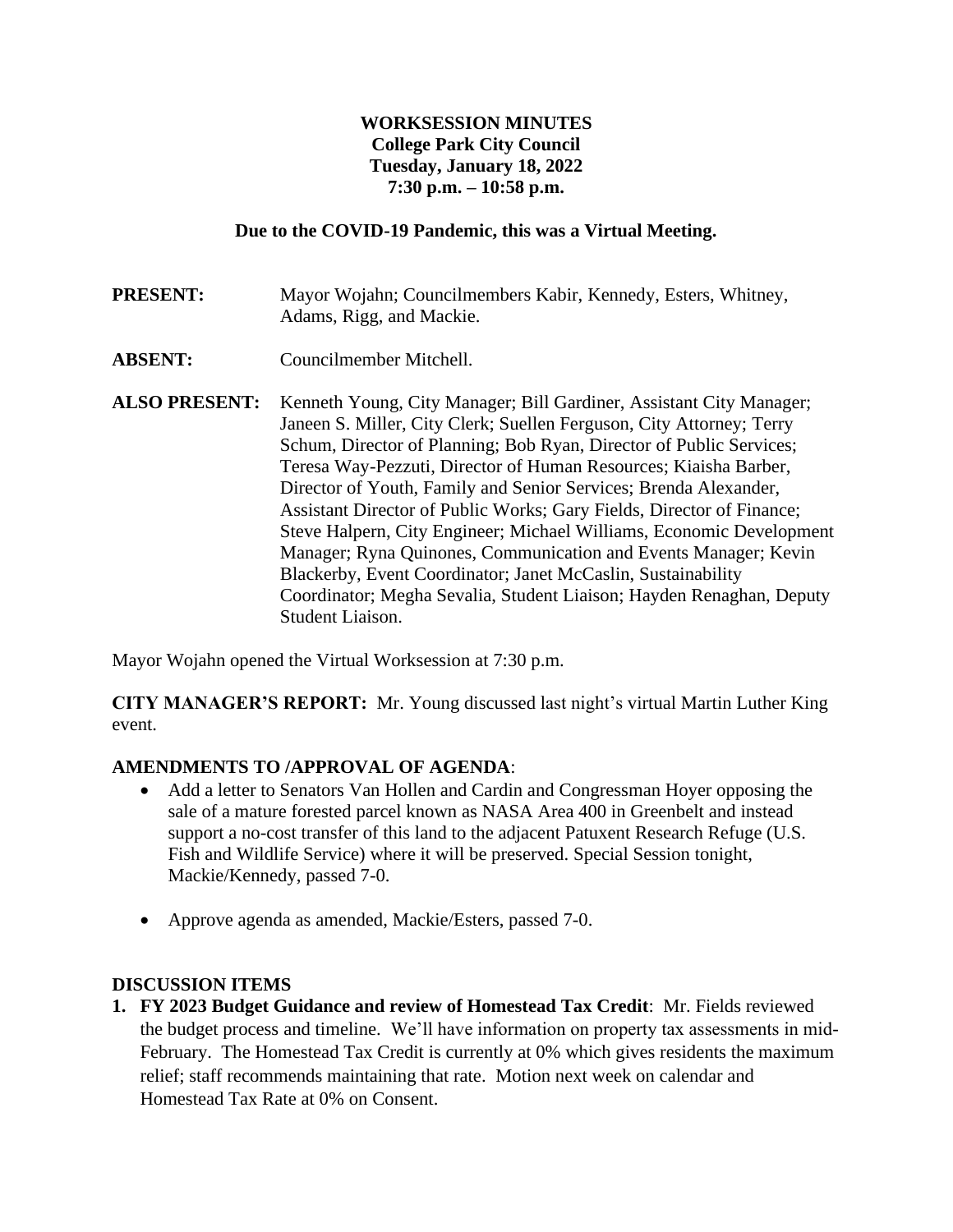College Park Worksession Minutes January 18, 2022 Page 2

### **2. Discussion of decennial redistricting:**

Consensus to establish a Redistricting Commission. Mixed thoughts about hiring a consultant can they handle the uniqueness of our situation in College Park? Consider using a consultant for a smaller role such as interactive elements and public outreach. Mr. Young said the City will invest in the necessary technology.

Ms. Ferguson added that the City's way of counting is different than everywhere else due to the 1991 court case. The consultant will need to be able to deal with that.

There was a discussion of having a different number of districts and/or at-large members in the future. The City Clerk was asked to set a Calendar reminder for 2025 to schedule the discussion so decisions can be made well before the 2030 decennial redistricting.

Ms. Sevalia asked how the districts are drawn around student dorms.

Return future Worksession with a draft resolution for review.

**3. Discussion of annual reports and workplans from advisory boards:**

**Education Advisory Committee**: Concern about student and school staff mental health – how can we help? Question about Literacy Lab program – This began as a pilot program at Hollywood Elementary; will circulate mid-year report once received; there is potential to expand and implement in other schools. Budget Discussion - An after school on-line tutoring program available to any City student regardless of the school they attend. EAC workload is full – we might need a different approach.

**Recreation Board:** New name and mission. Do they still do field use/rentals? No, that's done through DPS now. Need to update regulations on website – they still reference the Recreation Board. Want to see our fields used more often instead of blanket reservations that prevent others from using. Update language in the field use rules. Consider an LGBTQ Pride Event.

**Tree and Landscape Board**: Use of City budget or ARPA funds for Urban Tree Canopy Master Plan (~\$40K); direction on tree canopy ordinance – schedule at a Worksession; support for ARPA funds for a program to assist residents with tree planting on private property; possibility of recouping fee in lieu funds from developers that are unspent.

Workplans on Consent next week for approval.

**4. Review of community input and survey results for ARPA funding:** How many people responded to the survey? Detail to be discussed during budget process. All of these monies are in the budget due to the last budget amendment but only some are already committed.

Funds for a north College Park Community Center – request for \$1M. M-NCPPC has finalized scope of work for site selection. Council Member Dernoga also seeking funds from 21<sup>st</sup> Delegation. Return Future Worksession and/or Closed Session discussion for more information about site and cost estimate pending request. Should funding come from ARPA or CIP?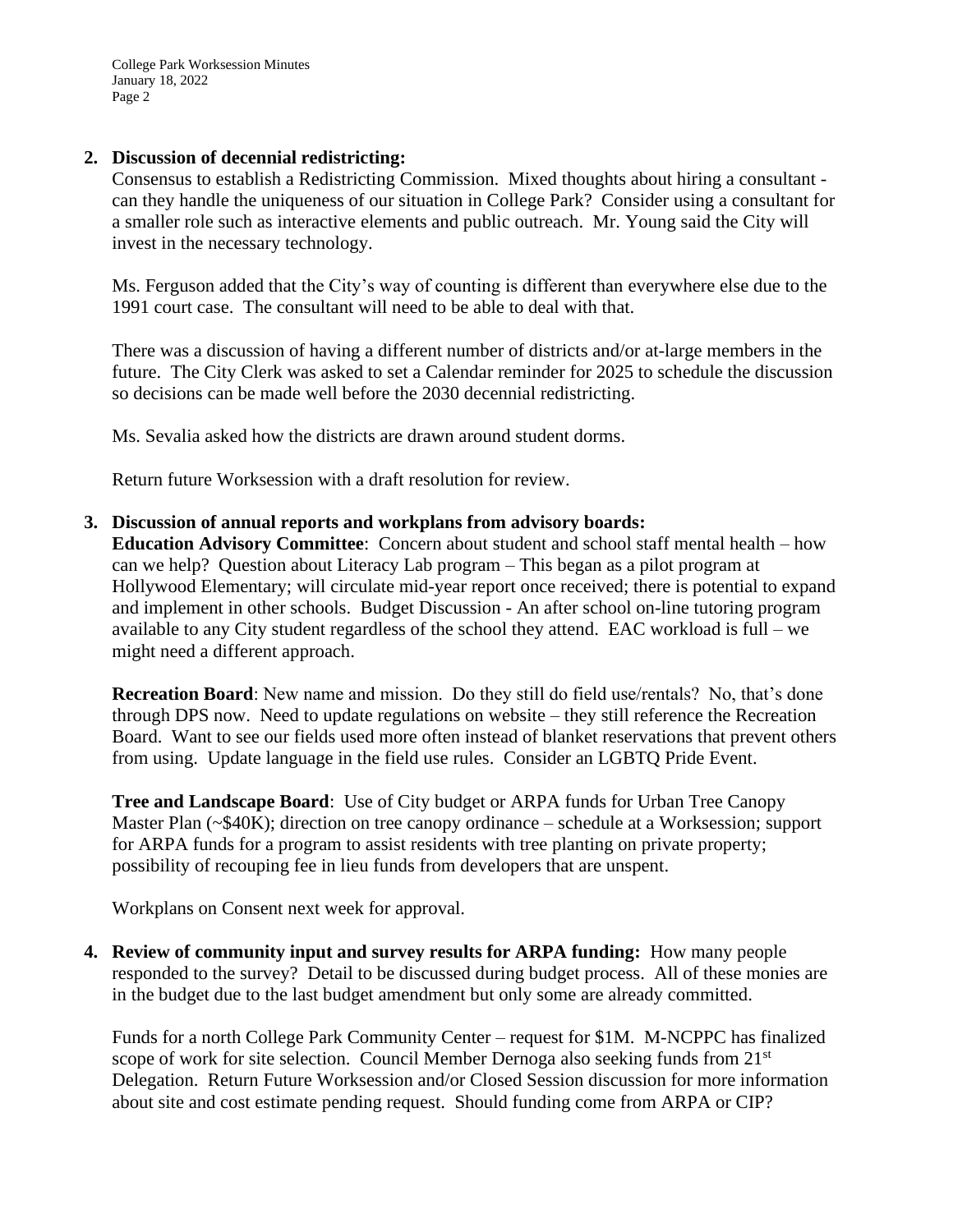**5. Discussion of the Proposed Scope of Work for the City of College Park Storm Water System Assessment Project**

Steve Halpern described the proposed scope of work for phase 1: a City-wide model of the watersheds in the City using the EPA Storm Water Management Model. Phase 2 would be to evaluate any recommendations. This study will provide us with the data we need to support future requests for grant funds.

Question about whether this study would duplicate the study that was done by DOE in Calvert Hills. No, this will not duplicate that work.

FEMA grant funding may be available for this study. We might ask the consultant to include potential policy recommendations.

[10:30 p.m., motion to extend meeting, Rigg/Esters, 7-0.]

Send any additional questions to be incorporated into the scope of work to Mr. Halpern. Return future with scope of work.

## **6. Review of legislation**

- HB 100/SB 0014 support for funding for Sustainable Maryland Certified Program. Letter from M&C and from CBE – *See Special Session Minutes for Item 22-G-16.*
- HB 102 Vehicle Laws Race and Speed Contests Penalties. *See Special Session Minutes for Item 22-G-17.*
- **7.** Addition to the Agenda: Letter to Senators Van Hollen and Cardin and Congressman Hoyer opposing the sale of a mature forested parcel known as NASA Area 400 in Greenbelt and instead support a no-cost transfer of this land to the adjacent Patuxent Research Refuge (U.S. Fish and Wildlife Service). *See Special Session Minutes for Item 22-G-18.*

## **ADJOURN: A motion was made by Councilmember Esters and seconded by Councilmember Kennedy to adjourn the regular meeting and meet in a Closed Session. Mayor Wojahn read the Closing Statement:**

*Pursuant to the statutory authority of the Maryland Annotated Code, General Provisions Art. § 3- 305(b), the Mayor and Council of the City of College Park are providing notice that they will meet in a closed session after the Worksession to discuss:*

- *The appointment, employment, assignment, promotion, discipline, demotion, compensation, removal, resignation, or performance evaluation of appointees, employees, or officials over whom this public body has jurisdiction; any other personnel matter that affects one or more specific individuals;*
- *To consult with counsel to obtain legal advice; and*